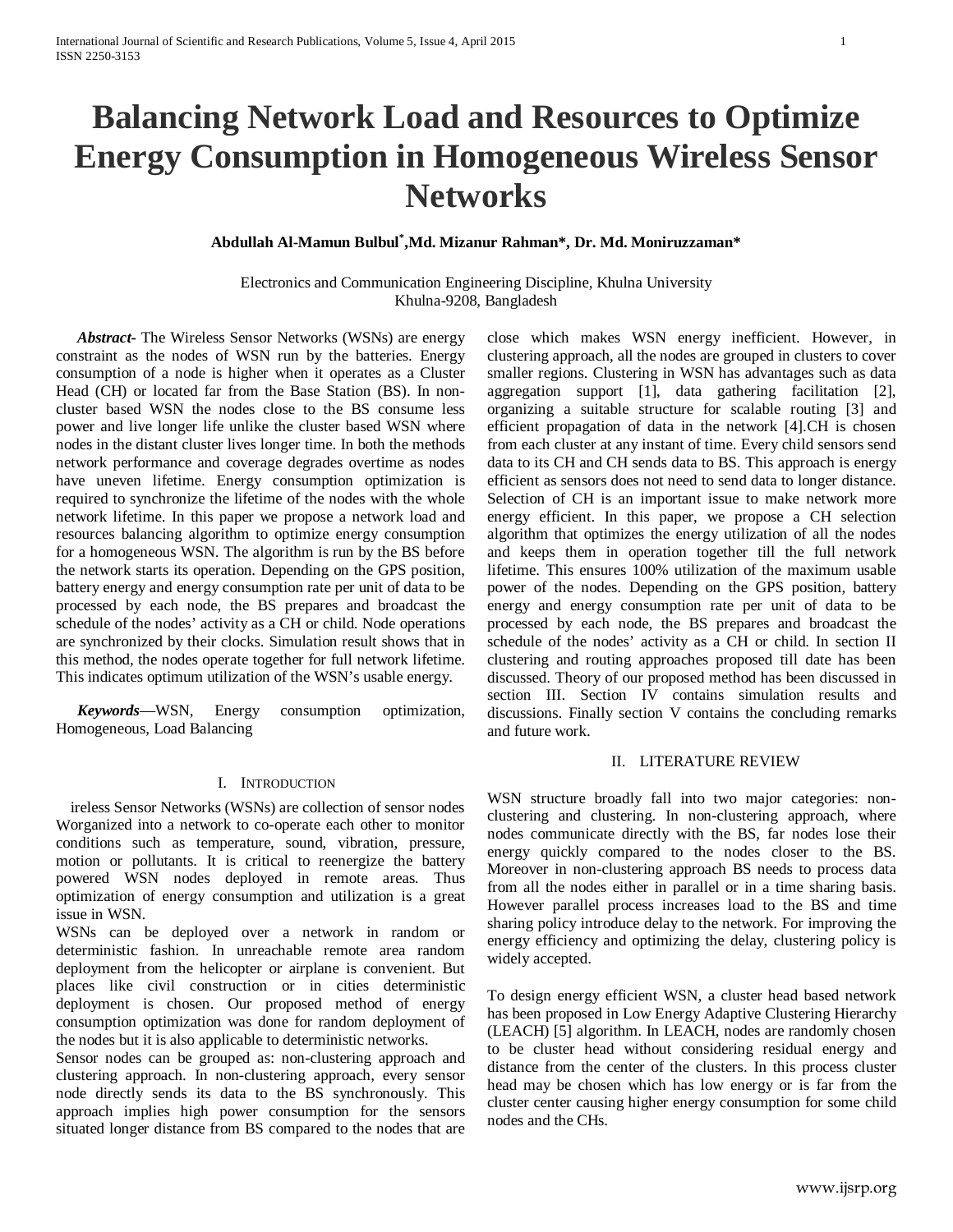Different methods have been proposed to minimize the limitations of LEACH. In centralized-LEACH (LEACH-C) [6] algorithm, nodes' location and their residual energy have been considered to solve the problem of LEACH. This algorithm involves re-cluster formation at the beginning of each round with equal number of nodes which is not energy efficient clustering. Moreover, re-clustering increases setup overhead at the beginning of each round. Fixed number of cluster-LEACH (LEACH-F) [7] algorithm uses fixed clusters to avoid reclustering. These fixed clusters are formed using LEACH-C algorithm only once. Hence this algorithm decreases the setup overhead at the beginning of each round. In LEACH-F algorithm, LEACH algorithm has been followed in steady state phase. Though LEACH-C and LEACH-F increase the energy efficiency of LEACH, user interaction is required to set the threshold. Genetic algorithm-based-LEACH (LEACH-GA) [8] algorithm has been proposed with the motto of omitting the involvement of user defined threshold function. This approach uses a preparation phase prior to the set-up phase of the first round of the network activity to gather information about node status of being a candidate of CH or not, identifications (IDs) and distances from BS. This information is sent to BS to determine the threshold probability of the CH selection mechanism. The algorithm appreciably increases network life-time compared with LEACH but does not account for the residual energy of nodes. LEACH-RA [9] is an improved version of LEACH. Based on residual energy and average minimum distance between nodes, this algorithm proposed a CH selection mechanism. But in LEACH and it's all modified algorithms, some nodes remain alive while they cannot find alive nodes near the BS to route their data to BS. Hence residual energy in the alive nodes comes to no use. In [10], clustering overhead has been mentioned as a limitation of LEACH. An algorithm has also been proposed in this paper named Power-Efficient Gathering in Sensor Information Systems (PEGASIS) to avoid clustering overhead. But this algorithm requires dynamic topology adjustment which means that a node needs to know its neighboring nodes position to decide where to route its data. Though PEGASIS decreases clustering overhead compared to LEACH, but dynamic topology adjustment introduces significant overhead.

Hybrid Energy Efficient Distributed Protocol (HEED) [11] is a stochastically CH choosing algorithm. In this algorithm, nodes are classified into minimum degree nodes and maximum degree nodes based on residual energy as primary parameter and network topology features (e.g. node degree, distances to neighbors) as secondary parameters. Depending on the average minimum reachable power (AMRP), a cluster is formed in HEED. But it may select the low energy node as cluster head in heterogeneous environments which may cause the death of the node faster. LEACH, PEGASIS and HEED are single-level clustering algorithm in the sense that the CHs of every cluster communicate the BS directly i.e., not by hop. The advantage of multi-level clustering approach over single-level approach has been shown in Energy efficient multi-level clustering algorithm [12] (EEMC). It employs a CH choosing scheme which increases network performance compared to LEACH. But it only considers uniform node distribution. Besides here some nodes die before the end of the network life-time and some nodes may remain alive far from BS with significant power which causes energy inefficiency.

From the review of the clustering methods, it is evident that although the network life-time increases the numbers of alive nodes are decreased in number causing reduction in effective coverage area. To get rid of this problem, we propose a network load and resources balancing algorithm to optimize energy consumption in homogeneous WSN that ensures optimum energy efficiency and keeps all the nodes alive for whole network lifetime.

#### III. SYSTEM DESIGN

#### *Sensor Node Deployment*

We have considered a set of sensor nodes of equal power deployed randomly within a cluster of radius meters. Figure 1 shows the random deployment of the nodes for our simulation.



Figure1: Experimental random deployment plan of 20 nodes.

## *Input Parameters*

The BS will use the following input parameters for simulation of the proposed algorithm depending on the deployment model shown in figure 1:

- i. GPS position of nodes
- ii. Initial energy of each node
- iii. Energy consumption to process each unit of data by each node

BS collects the input parameter values as explained below.

## *GPS position of nodes*

The location of each node is collected by the base station (BS) within its recommended area through the *Global Positioning System* (*GPS*) which is a space-based satellite navigation system that provides location and time information in all weather conditions.

#### *Initial energy of each node*

As we have considered homogeneous network, each sensor node has equal initial energy, communication and computation capabilities. We also consider that standard WSN devices will be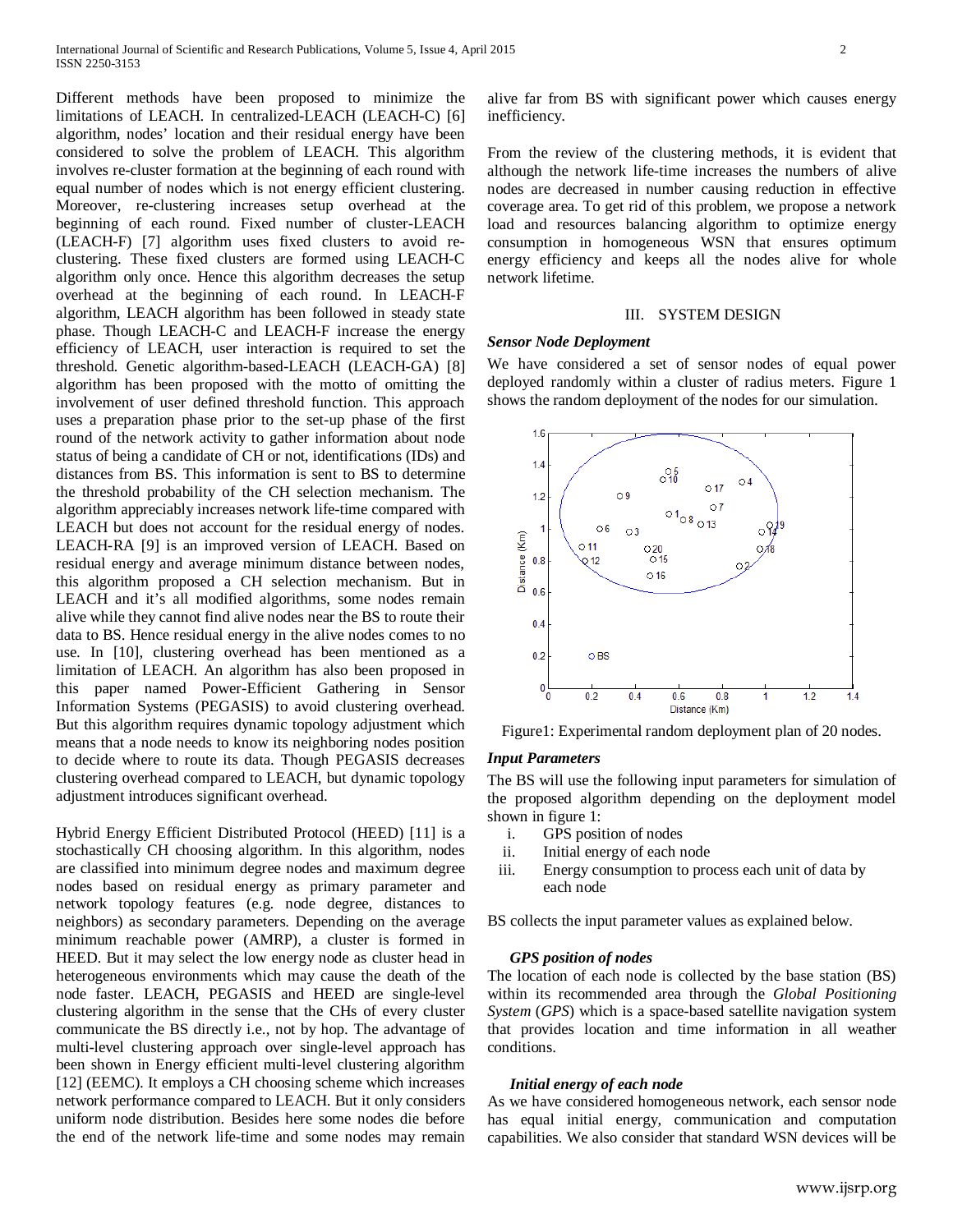used which initial energy storage and consumption rate for data processing is known to the BS beforehand.

#### *Expected data load of each node*

Expected data load of a node means the amount of power consumed for every unit of data processing and transmission. When nodes act as head it collects data from all the Childs in TDMA process. The sensed data is transmitted to the BS. Therefore, a child node is considered to send a unit of data at a time to its CH. Hence, the amount of energy consumed for transmitting 1 unit of data to the cluster head at a distance 'd' from the child node according to [6] is given in equation (i):

$$
P_{node} = P_{Elec} + P_t d^2 \tag{1}
$$

Where,  $P_{Elec}$  denotes the energy consumption due to digital coding, modulation, filtering and spreading of signal;  $P_t$  denotes energy consumption by the transmitter power amplifier per unit of data per unit distance.

As the CH has to receive data from all of its child nodes and transmit data of its own and all of its child's to the BS, the amount of energy consumed by the CH to receive (N-1) units of data from child and send N units of data to the BS at a distance D from CH is given in (ii):

$$
P_{CH} = N(P_{Elec} + kD^2) + P_{rx}(N - 1)
$$
 (11)

Here, N denotes the number of sensor nodes in a cluster and  $P_{rx}$ defines the amount of power consumed to receive 1 unit of data.

## *Power Consumption Map for the Nodes*

BS constructs a power consumption table of all the nodes based on the input parameters. This table is considered as a matrix. Each column of the matrix is multiplied by a random variable. Then each row element is added and made equal to the energy of the corresponding row node. For example, consider a WSN consisting of only 3 nodes. Firstly, power consumption table is constructed based on the input parameters. Then simultaneous linear equations are made up as shown in equation (iii) $\sim$ (v):

$$
a_{11}x_1 + a_{12}x_2 + a_{13}x_3 = b_1
$$
 (iii)

$$
a_{21}x_1 + a_{22}x_2 + a_{23}x_3 = b_2
$$
 (iv)

$$
a_{31}x_1 + a_{32}x_2 + a_{33}x_3 = b_3
$$
 (v)

Where,

 $a_{mn} \stackrel{\text{def}}{=}$  Power consumed by  $m^{th}$  node to transmit every unit of data to the BS when $(m = n)$ .

 $a_{mn} \stackrel{\text{def}}{=}$  Power consumed by  $m^{\text{th}}$  node to transmit every unit of data to the  $n^{th}$  node when  $(m \neq n)$  and  $n$  is CH.

 $b_m$ = Initial Power of  $m^{\text{th}}$ node.

 $x_i$  Data cycles for which node will be cluster head.

The number of simultaneous equations and variables will be equal to the number of the nodes.

## *Scheduling CH sequence and cycles*

Gauss elimination with partial pivoting method was used to determine the number of cycles a node remains CH and the number of cycles it operates as simple node to ensure that all the nodes can achieve equal lifetime to that of the network lifetime. This is done in the following two steps.

- i. Forward elimination of unknowns
- ii. Back substitution

#### *Forward Elimination of Unknowns*

A coefficient matrix is formed from the simultaneous linear equations. This coefficient matrix is transferred into an upper triangular matrix in this step. For example, equations (iii) to (v) manipulated to take the following forms for further simplification after forward elimination of unknown.

$$
a_{11}x_1 + a_{12}x_2 + a_{13}x_3 = b_1
$$
 (vi)

$$
a_{22}x_2 + a_{23}x_3 = b_2
$$
 (vii)

$$
a_{33}^{"}x_3 = b_3^{"}
$$
 (viii)

Where,

$$
a_{mn} = a_{mn} - \frac{a_{m1}}{a_{11}} a_{1n}
$$
 (ix)

$$
a_{33}^{n} = a_{33}^{n} - \frac{a_{32}}{a_{22}} a_{23}
$$
 (x)

### *Back Substitution*

To find the values of the variables  $x_i$  in any network the last equation in the system of equations will have only one unknown variable as shown in the above example in equation (viii). For the above three node example equation (viii) i.e. last equation from simultaneous equations as found by in Forward Elimination of Unknowns step we can find:

$$
x_i = \frac{b_3^2}{a_{33}^2}
$$
 (xi)

Substituting the determined values of unknown variables from bottom to top sequentially, all the values of unknown variables has been determined. Back Substitution can be represented for all equations by the following formulas (xii)  $\&$  (xiii):

$$
x_n = \frac{b_n^{(n-1)}}{a_{nn}^{(n-1)}}
$$
 (xii)

And

$$
x_{i} = \frac{b_{i}^{(i-1)} - \sum_{j=i+1}^{n} a_{ij}^{(i-1)} x_{j}}{a_{ii}^{(i-1)}}
$$
 (xiii)

Where,  $i = (n-1)$ ,  $(n-2)$ , ..., 1

www.ijsrp.org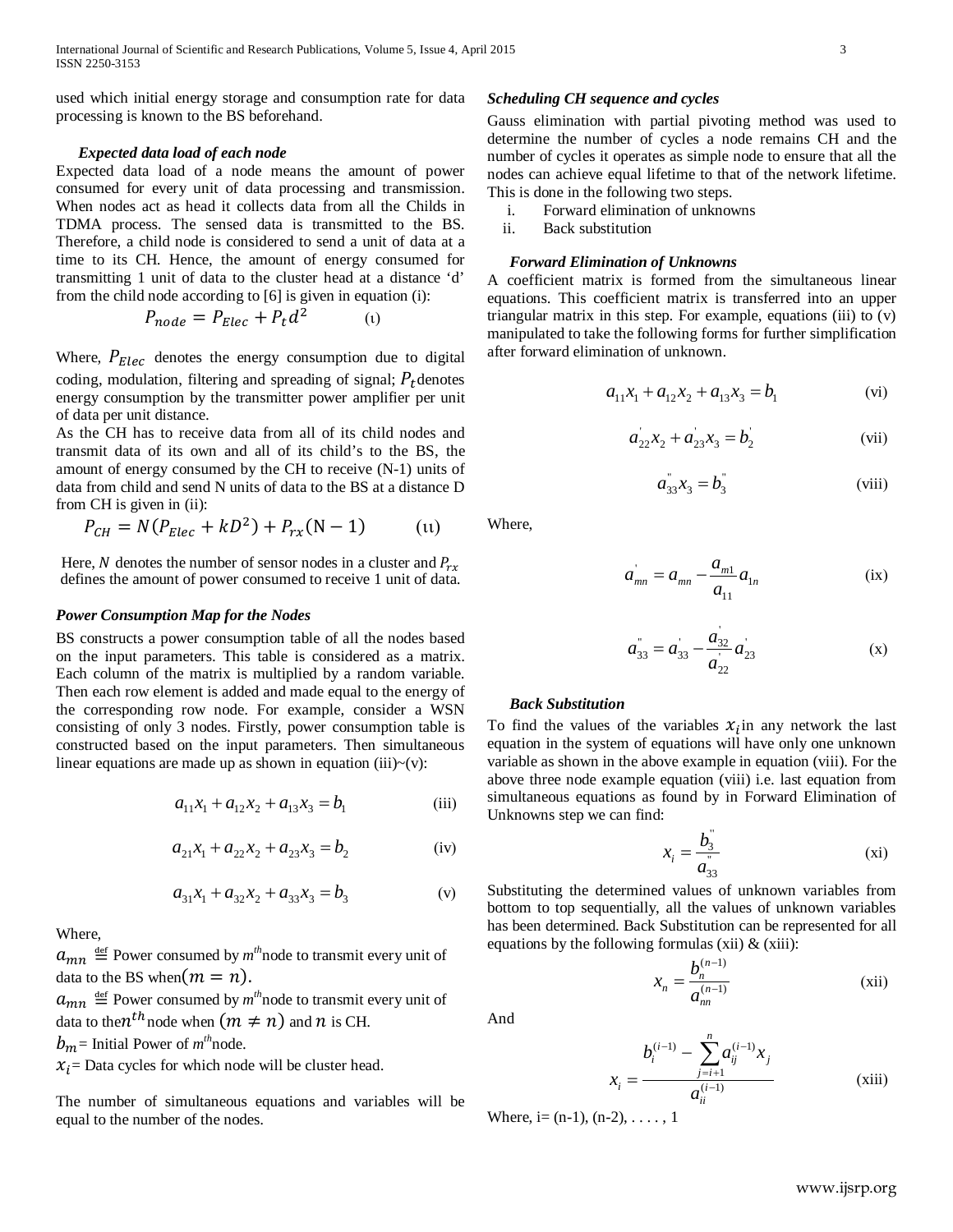Therefore CH sequence and normally operating cycles of every node along with the lifetime of each node and total network can be determined.



Figure 2: Flow Chart of the algorithm for optimization of energy consumption.

#### *Cluster head selection process*

According to the flow chart given in figure 2 the BS runs a program based on GPS position of the nodes, energy consumption per unit data load and initial energy of each node and thereby calculates the sequences and the number of data cycles for which each node will operate as CH to keep itself alive to make its lifetime equal to all other nodes in the WSN. This information is broadcasted by the BS and every node stores the information in its memory. Every node maintains its own clock and act as head when its turn comes. Besides, the sum of the lifetime of all the CHs' gives the total lifetime of each node as well as the total network. All the nodes die together at the end of network lifetime. Thus no energy is lost in any node as residual energy.

## IV. SIMULATION RESULTS

In this section, the performance of the proposed load and resource balancing method to optimize energy consumption has been evaluated by simulation results. We have also compared our proposed algorithm with fixed threshold based LEACH [5] algorithm that chooses CHs depending on fixed threshold level of the nodes. Both our proposed algorithm and LEACH are simulated, analyzed and compared using MATLAB software. We have considered random deployment of sensors in a single cluster. Figure 1 shows a single clustered WSN of 20 randomly deployed sensor nodes with a radius of *R=500 meters*.







Figure 4: Life-time of each node in proposed Method.

Figure 3 and 4 shows the lifetime status of the nodes for LEACH fixed threshold method and our proposed Load and Network resources balancing methods accordingly at a glance. We can see that for fixed threshold method nodes numbered  $1<sup>st</sup>$  to  $12<sup>th</sup>$  do not survive till the end of the network lifetime. Only the remaining 8 nodes survive and support the WSN till the end of the network lifetime. This cause reduction in the effective network coverage and moreover when these remaining nodes are far from the BS, (for example nodes 17, 18 and 19 in figure 1) their residual energy is of no use as they can no more contact with the BS. Compared to this in our proposed method all the nodes support the full network coverage area by balancing the network load by assigning head responsibility to each node according to their position, residual energy and units of data to be processed.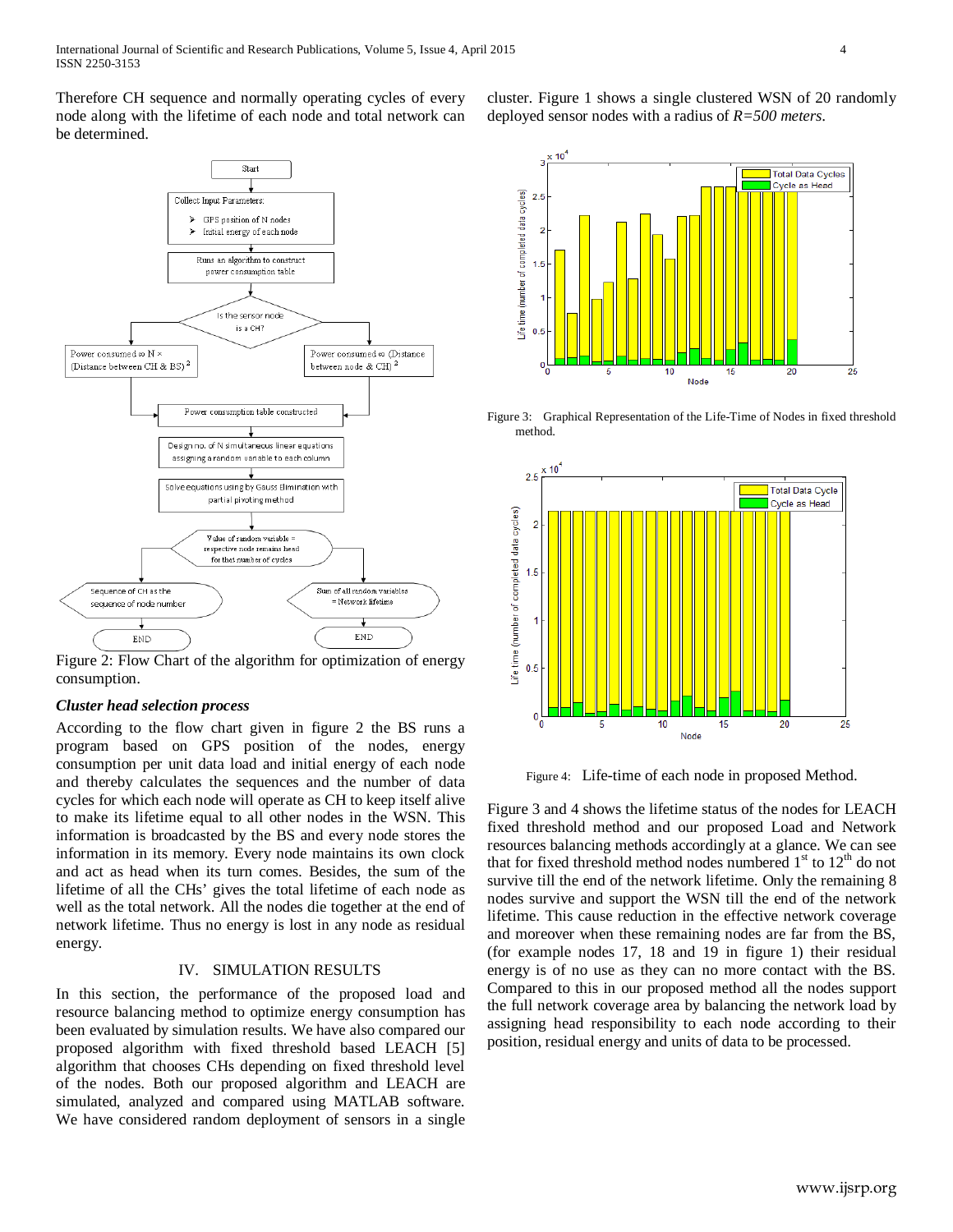

Figure 5: CH sequence in proposed method

Figure 5 represents the data cycles for which each node are a cluster head. It is seen that they become CH for uneven number of cycles to confirm their evenly consumption of stored energy and thus keeps supporting the whole network together till the end.



Figure 6: Graphical comparison between Threshold method and proposed method



Figure 7: Required time of program simulation for different number of nodes

In figure 6 a comparison of network and node lifetime for 20 nodes has been performed between our proposed load and resource balancing method to optimize energy consumption and conventional fixed threshold method. It can be seen that in the LEACH method although the network lifetime is more than that of the proposed method, number of alive network nodes start decreasing after 5300 cycles of data communication cycles. This decrease in the number of nodes decreases the coverage area of the network. Whereas in our proposed load balancing and resource balancing method method, all the nodes support the network for full network lifetime and no node energy is wasted as residual energy which makes the curve of network lifetime versus number of alive node steep reflecting 100% energy efficient network in terms of no residual energy lost in a premature death of a node.

Finally in figure 7 we have shown the time taken by the BS to run the algorithm for various sizes of WSNs in terms of number of nodes deployed. Time taken by a network of size is 270 seconds. We argue that this time is reasonable for an initial setup because in the proposed method time consumption would not occur to reassign the node duties once the network is on the fly.

#### V. CONCLUSION

In this paper a new algorithm for optimization of energy efficiency by network load and resource balancing has been proposed and compared with LEACH. In our proposed method all the nodes support the full network coverage area by balancing the network load by assigning head responsibility to each node according to their position and residual energy. Whereas in LEACH method nodes does not lives till the end of the network lifetime causing less coverage and more energy lost in the nodes as residual energy as time progress. As in the proposed method all the nodes support the network for full network lifetime no node energy is wasted as residual energy which makes the curve of network lifetime versus number of alive node steep reflecting 100% energy efficient network in terms of no residual energy lost in a premature death of a node and complete coverage till to the end.

## VI. FUTURE WORK

In our proposed method, we have discussed how to achieve better energy efficiency and full network coverage throughout the full network lifetime. Due to shortage of time we have considered the whole network to be a single cluster and small number of nodes. In our future work we shall extend the method for multiple clusters WSN and analyses the algorithm complexity as well.

#### VII. REFERENCES

- [1]. J. Amiri, M. Sabaei. *A new energy efficient data gathering approach in Wireless Sensor Networks.* s.l. : Wireless Communication - 2011. p. 730.
- [2]. E. H. JUNG, J. W. CHOI. *A Cluster Head Selection Algorithm Adopting Sensing-Awareness and Sensor Density forWireless Sensor Networks.* s.l. : IEICE TRANS. COMMUNICATION, SEPTEMBER 2007. Vols. E90–B, NO.9.
- [3]. M. Ali, S.i K. Ravula. *REAL-TIME SUPPORT AND ENERGY EFFICIENCY IN WIRELESS SENSOR NETWORKS.* S-301 18 Halmstad, Sweden : School of Information Science, Computer and Electrical Engineering Halmstad University Box 823, January 2008.
- [4]. A. A. Abbasi, M. Younis. *A survey on clustering algorithms for wireless sensor networks.* s.l. : Published by Elsevier B.V, 2007.